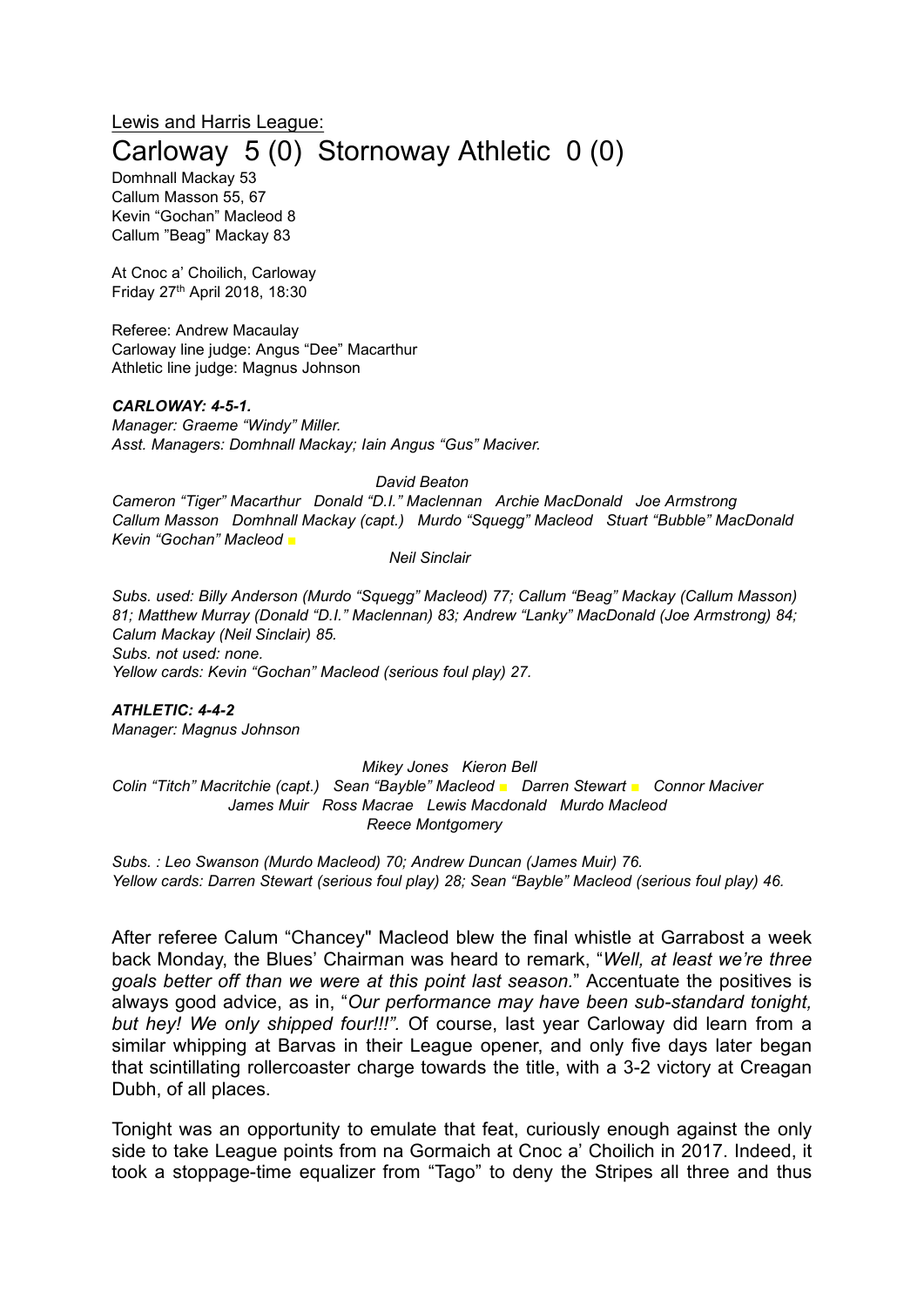lengthen Carloway's undefeated home League run to 12 games, their last home League defeat being on 20th May, 2016, 1-3, to Lochs.

Whether or not Athletic could reproduce that form tonight was debatable, considering the multiple departures from their squad and 1-5 League thrashing by Ness: Stuart "Bubble" MacDonald and Callum Masson now wore blue, not black and white, while long-standing stopper, Ali "Koch" Morrison, had retired and Scott "Flapjack" Macaulay had opted for a year's sabbatical. There was no sign of Nic "Nuck" Davis either, and only two men on the bench. On the plus side, the Stornoway side had signed up ex-Blue, Ross Macrae, along with John Woodman, while midfield *animateur*, Colin "Titch" Macritchie, and eternal attack threat, Connor Maciver, still featured.

Circumstances forced several changes to the Blues' squad from last Saturday's "*game of two halves*" at Paible: Warren Mackay and Kenny "Dokus" MacDonald were unavailable but Archie MacDonald returned to make his one hundredth appearance for the club, while Cameron "Tiger' Macarthur had recovered from illness to return on the right. David Beaton, as expected, took over from Gordon "Van Der Sar" Craigie in goal, while Callum "Beag" Mackay, outstanding in an unfamiliar role in Uist, was unlucky to drop to the bench beside returnee, Billy Anderson, Andrew "Lanky" MacDonald, Matthew Murray, and, incredibly, Calum "Killer" Mackay, not seen in blue since before the Flood. Murdo "Squegg" Macleod now featured in left midfield also and to his left stood the mercurial presence of explosive fans' favourite, Kevin "Gochan" Macleod.

It was the kind of Spring evening most of us have forgotten was once standard on the island: bright sunlight in a cloudless sky; a complete absence of wind; and the slightest trace of warmth, as the sides squared up on a beautifully-prepared pitch. Unfortunately, events on the pitch in the first 45 minutes failed to match the idyllic setting, as both teams struggled to impose a coherent shape on proceedings. A record must have been set for how often the ball was given away in a 45 minuteperiod on Lewis and this, in turn, led to a plethora of petty fouls. It was the 12th minute before the first "chance" arrived. A Masson free-kick from midway within the Aths' half, on the Blues' left touch-line was repelled by Muir at the near post and Masson followed up, but his return was slightly overhit and Sinclair, 12 metres out beyond the far post, could not get under it and it flew high over the bar.

Na Gormaich came closer in the 20th minute when a "Squegg" free-kick from just inside Athletic's half, 10 metres from the right touch-line, was reverse-headed square by his captain, 12 metres out by the far post. The spinning ball was met solidly by Sinclair in front of goal but Montgomery reacted instinctively to push the ball on to the top of the bar and over. A minute later a low, right-foot "Titch" free-kick from just inside the Blues' half, on the left touch-line, somehow ran straight through the assembled ruck without a touch to Beaton. In 25 minutes an enormous Beaton kick-out was headed on backwards in the centre circle by Masson and "Bubble" tried his luck from 24 metres in the centre but his immediate right-foot strike raced a couple of metres wide of Athletic's left-hand post.

On the half-hour the Stripes finally threatened when a free-kick from all of 35 metres on Athletic's left touch-line was swung in high by Macrae. Beaton seemed to lose it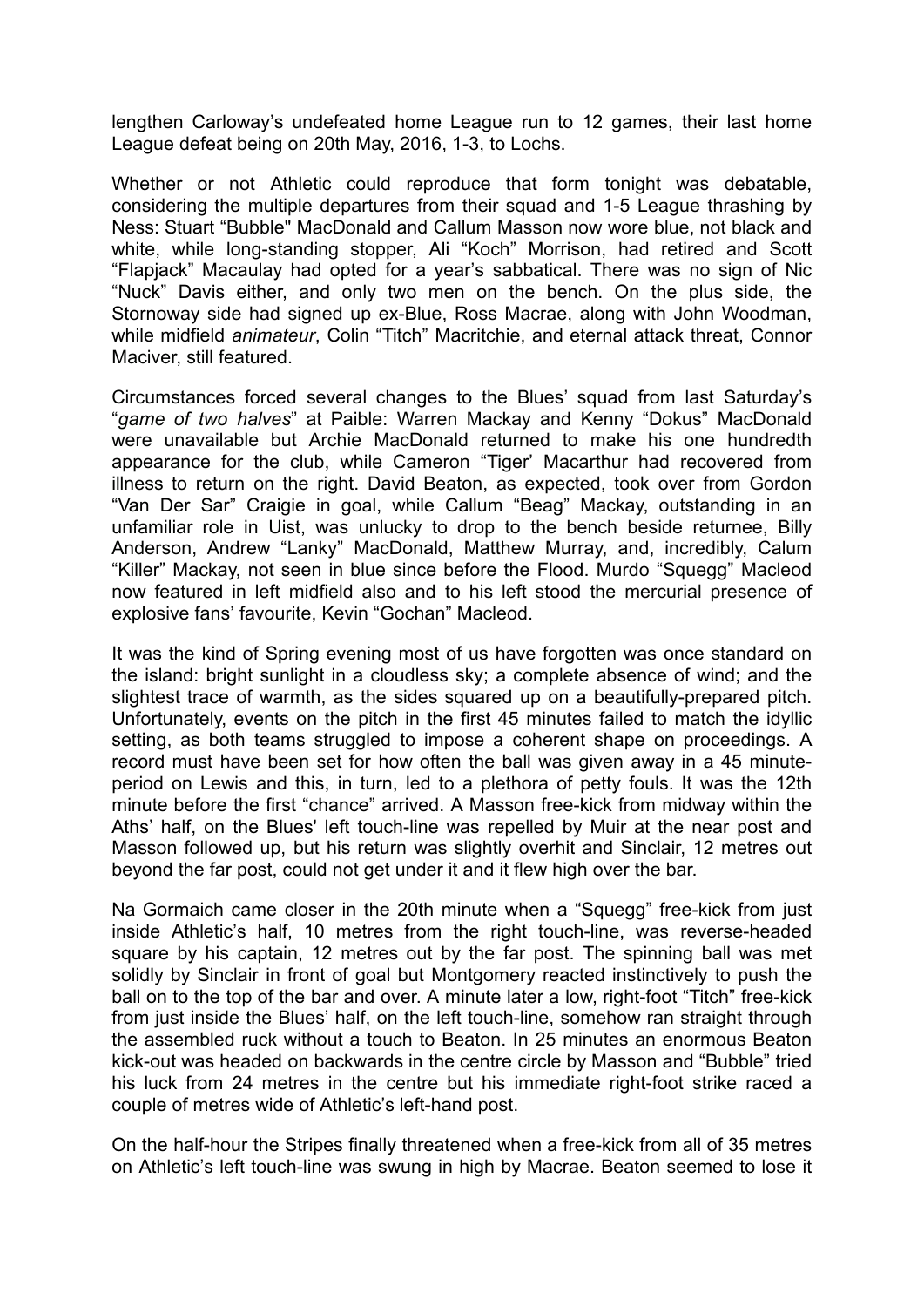as he squinted into the sun but managed to touch the high curving right-footer a foot outside his left-hand post at the last minute.

In 35 minutes an amazing run by "Bubble" took him from midway within his own half past three opponents to the right edge of the opposing half, before squaring the ball left to the accompanying "Squegg" but the midfielder, usually deadly in such situations, seemed to hit the ball into the ground and his right-footer trickled harmlessly to Montgomery. Six minutes later clever play in the left corner by "Gochan" saw him play the ball back to the approaching Armstrong, Twenty-five metres from goal, his attempted cross was blocked back to him but his second was headed on in the centre by Mackay, then played back by the far post by Sinclair to Masson, 20 metres from goal, but his crisp low right-footer was at least two metres outside Montgomery's left-hand post.

Moments later the same player was freed down the right by a delightful "Bubble" diagonal inside Muir. He made the edge of the box before squaring to the waiting Sinclair, but though the striker connected fiercely, it went straight to the young keeper.

### **Half-time: Carloway 0 Stornoway Athletic 0**

It had been a less than riveting first-half, despite the best efforts and commitment of the participants. Listening for the first cuckoo up by Sraid Sheumais proved more interesting. Athletic rarely came forward or threatened, despite "Titch's" intelligent delivery and Maciver's drives forward, while Carloway, though willing, seemed to be experiencing the same lack of cohesion they exhibited in the opening half at Paible. Perhaps the changed line-up didn't help, plus the altered framework, which was hard to read. It seemed mainly to consist of a back three - "Tiger"/"D.I."/Archie MacDonald - with Mackay in a [Makélélé](https://nam01.safelinks.protection.outlook.com/?url=http%3A%2F%2Fr.search.yahoo.com%2F_ylt%3DAwrIRhWV9OVaDQIAfz13Bwx.%3B_ylu%3DX3oDMTByMnE1MzMwBGNvbG8DaXIyBHBvcwMzBHZ0aWQDBHNlYwNzcg--%2FRV%3D2%2FRE%3D1525048598%2FRO%3D10%2FRU%3Dhttps%253a%252f%252ftwitter.com%252fClaudeMakelele%2FRK%3D2%2FRS%3DJGhshlg5uqSQoho1.zeVbkIMlZg-&data=02%7C01%7C%7Ce8b477d81d2c493a448f08d5af518b5a%7C84df9e7fe9f640afb435aaaaaaaaaaaa%7C1%7C0%7C636607687121154039&sdata=T1UPErapn9PJhHrJyRt7cDMECNyDHzTWlk72ErjNbtg%3D&reserved=0) role, sometimes even as a David Hay-type enforcer, although, at times, "Tiger" surged down the right, with the captain sinking back to augment the line. Likewise, Masson seemed to be combining at least three roles: conventional right-winger; roving *trequartista*; and twin striker beside Sinclair, who desperately needed support; "Gochan", of course, was unclassifiable, shapeshifting constantly through Willian, Dušan Tadić, and Diego Costa.

Whatever, "Windy" seemed to have dished out the same Bovril he gave the "lads" in Paible, as the Blues burst from the traps and rushed forward against the Stripes. MacDonald won the ball in the centre, on the edge of his own area, and found "Bubble" in front of him, who switched immediately to "Tiger" breaking into the Aths' half. The early ball forward found Masson, whose cross, 18 metres from the line, reached Sinclair coming towards him by the near post. The striker flicked the ball with his left foot round his marker and from 16 metres drove in a ferocious low rightfoot drive, which the approaching Montgomery blocked brilliantly with his right leg.

However, in 53 minutes Carloway found the break-through, and yet again it came from "Bubble" releasing "Tiger" down the right. Twenty metres from the line he fired over a low cross which Masson met just inside the near box, then stepped right. His effort was charged down and rebounded straight out to Mackay, 20 metres from goal. The captain had time to control the ball before cracking in an unstoppable right-foot drive to the keeper's left (**1-0**).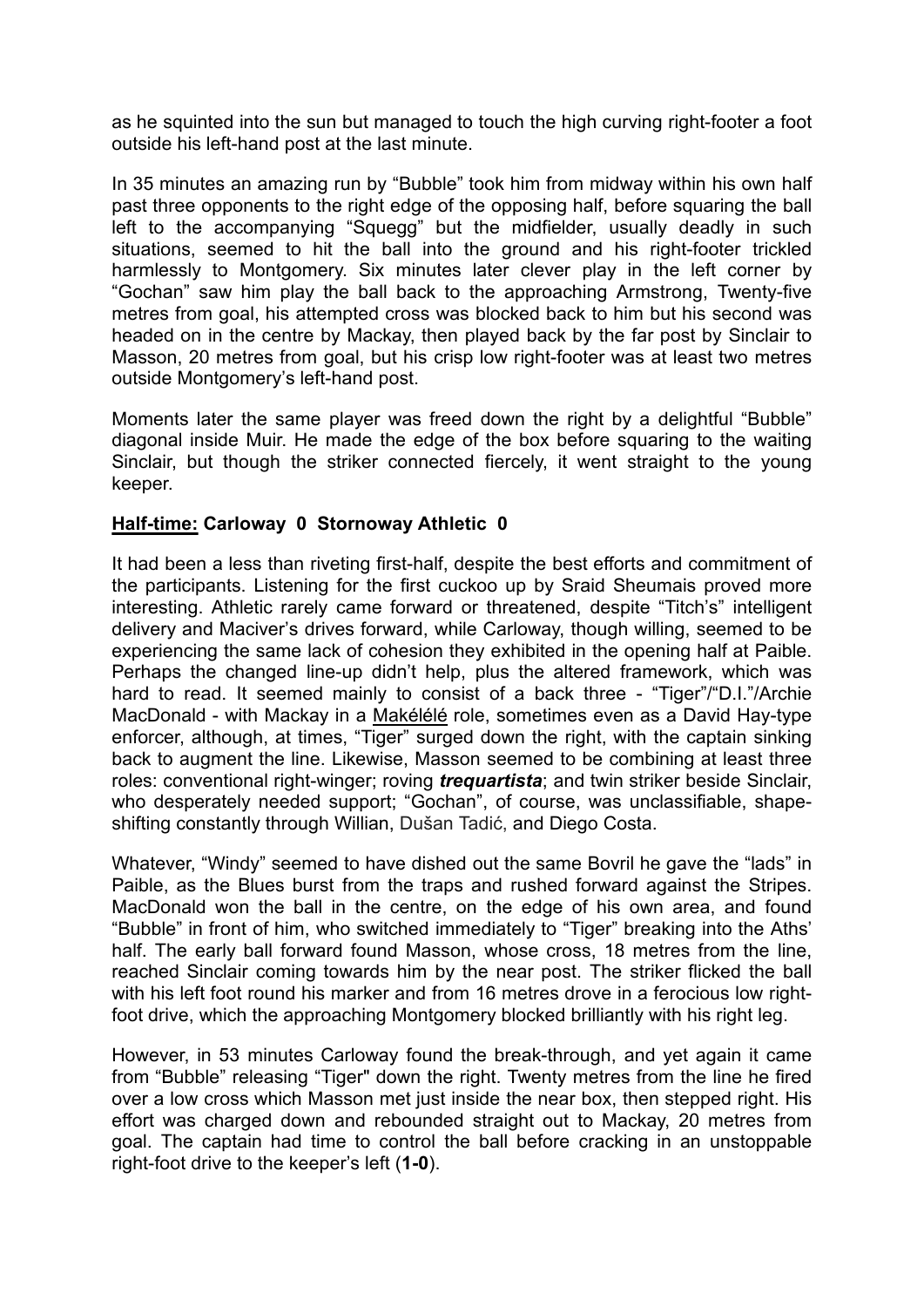Two minutes later, the Blues widened the gap, when a high clearance downfield by Mackay cleared the back-line and allowed "Bubble" and Sinclair to test Macrae and Macdonald for pace. Montgomery spotted the danger and raced out of his box to boot high and clear downfield. Unfortunately, however, for the 16-year-old, the ball dropped on the halfway line perfectly for Masson and he instantly side-footed a high lob back downfield over the stranded keeper to bounce slowly into the net. Bad luck, but beautifully-taken! (**2-0**).

Athletic started to wobble dangerously at this point and two minutes later a high Masson corner from the Carloway left could not be held by Montgomery at his far post and the loose ball ping-ponged around the 6-metre box as first "Bubble", then Mackay, tried to force it home, Macdonald eventually booting it off the line and away. Nevertheless, the Blues stretched their lead in 67 minutes, when a misunderstanding between Macritchie and Macleod on the left centre-line saw "Tiger" and Masson win the ball, then pick out "Bubble" moving into the Aths' half. With the back-line out of position, he made the right bye-line before cutting the ball back to an unguarded Masson inside the near box, and from 16 metres the striker stroked a low right-footer across Montgomery and home off the inside of the far post (**3-0**).

A tiring Aths' side was fast losing heart as Carloway came forward relentlessly. In 76 minutes a Masson corner on the left reached MacDonald 12 metres out by the far post but his powerful reverse-header flew a metre wide of Montgomery's right-hand post. Three minutes later Mackay read a Jones slip to Bell and picked out Sinclair, breaking down the right. He charged forward, then cut in along the 18-metre line, before slipping the ball to "Gochan" on his left. Again, Montgomery saw it coming and rushed out to block brilliantly. However, from the resultant Masson corner on the left, the ball was headed on across goal and "Gochan", lurking on the edge of the 6 metre box towards the far post, knocked it home (**4-0**).

Three minutes later Anderson won the ball in the centre circle and immediately whipped round to his left to send a perfect Jimmy McIlroy between Macrae and Macdonald for Callum "Beag" to come in square along edge of the box from the left. He evaded Macdonald's lunging foot and as Montgomery advanced, sent a low right-footer past him to his left (**5-0**).

Athletic's agony was not quite over, however, as an 86th minute Callum "Beag" corner from the right led to a melée in front of goal before breaking out to "Bubble", 22 metres from goal on the right. His first attempt was mishit, but the ball rebounded straight back to him and this time he recovered to whack the ball against the top of the bar and over.

## **Full-time: Carloway 5 (0) Stornoway Athletic 0 (0)**

In their last two fixtures, na Gormaich have taken a half to find their shape and rhythm, but once settled, they have been convincing thereafter. A changing line-up doesn't help but clearly depends on circumstance and the opposition (par for the course, up here). It's one for the armchair philosophers to decide which approach is more effective: a back three - "Tiger"/"D.I."/MacDonald - with Mackay as holding midfielder, but allowing "Tiger"/Callum "Beag" to surge down the right when